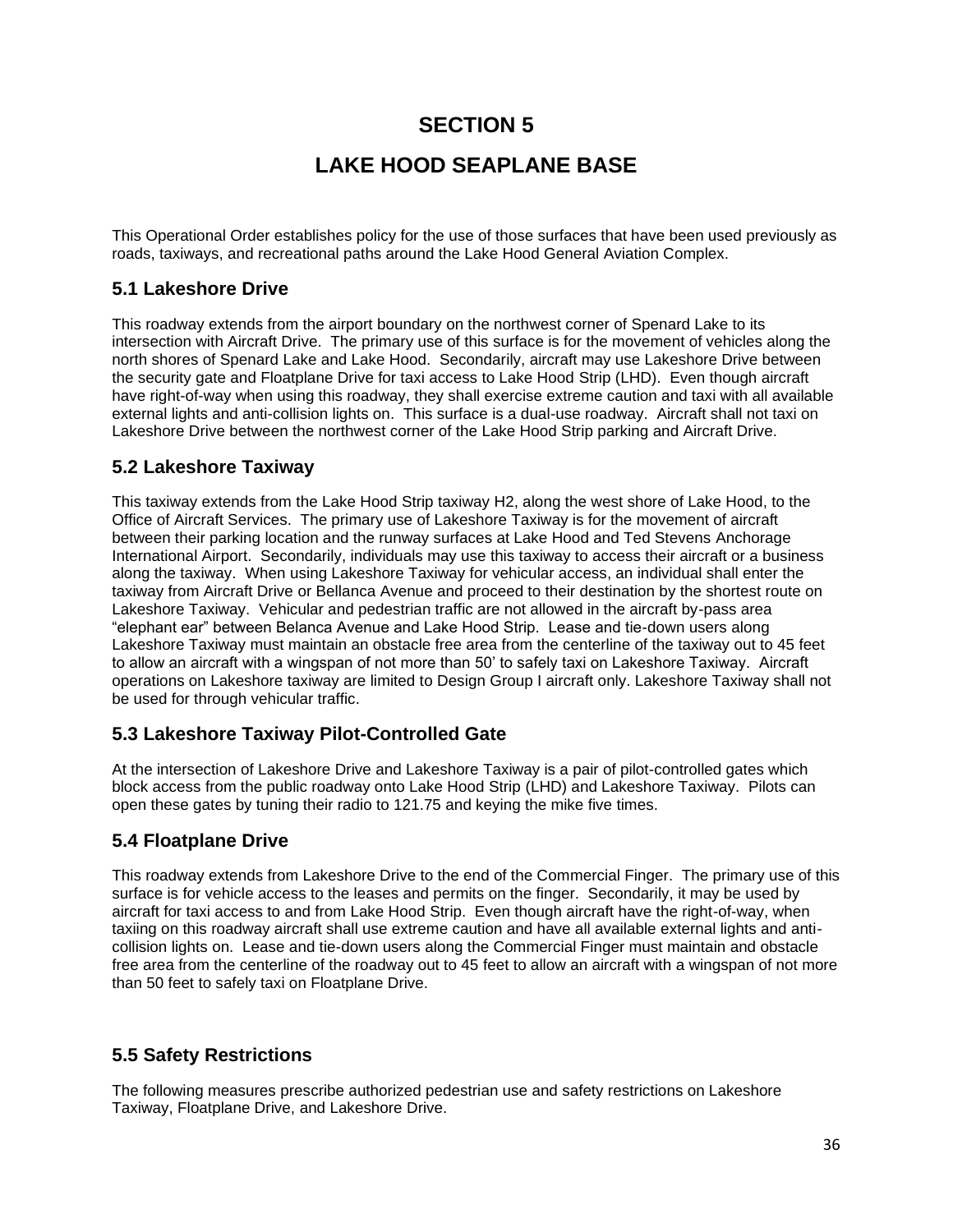- Aircraft have priority and vehicles and pedestrians shall always yield to aircraft and safely clear to the far side of the road/taxiway surfaces.
- Pedestrians should walk off to the sides of the paved surfaces of Lakeshore Drive, Floatplane Drive, and Lakeshore Taxiway.
- Pedestrians shall remain outside of the double yellow line and give way to aircraft by being far enough off of the road or taxiway so as to not allow any portion of an aircraft to pass over them.
- Pedestrians shall observe the normal rules associated with traffic. Remain clear of the traffic lanes and walk facing traffic.
- No bicycles, roller blades, skates, skateboards, or any other means of recreational conveyance are allowed on any taxiway.
- No hearing restriction device may be worn while using Lakeshore Drive, Lakeshore Taxiway, and Floatplane Drive. The use of such devices reduces an individual's ability to recognize and respond to a potentially dangerous situation.
- Pets are required to be on a short leash at all times. Individuals must clean up after their pet. Allowing a pet to urinate or defecate on or around an aircraft tie-down permit is prohibited. This area is a high noise and high activity area that is not compatible with pets.
- The individual permits around the Lake Hood Complex are for the exclusive use of the permit holder. When enjoying this State asset, observers will remain clear of the lake fingers and individual permits. Only aircraft owners and their guests, employees, and customers are allowed on a permit or lake finger.
- Use pedestrian paths where available.

# **5.6 Lake Hood and Lake Hood Gravel Strip (LHD) Operations**

This Operational Order applies to all general aviation and air taxi pilots operating on Lake Hood, Spenard Lake, and Runway 14/32. The purpose of this operational order is to improve operating procedures and lake safety, reduce aircraft noise impacts on surrounding neighborhoods, and minimize shoreline erosion.

### **5.7 Taxi Operations**

- Slow taxi operations shall be conducted when operating within 200 feet of the shoreline except for the water lanes.
- Pilots shall contact the Air traffic Control Tower (ATCT) on 126.8 before taxing in Lake Hood and Spenard Lake due to congestion and water lane boundaries.
- Pilots must have ATCT clearance to taxi or operate in the areas known as the North Pothole and South Cove.
- Pilots who require access to Floatplane Point must have ATCT clearance to taxi and advise ATCT of the destination prior to landing.
- No magneto/engine checks shall be conducted while taxing in the Slow Taxi Canal. To reduce bank erosion and noise problems engine checks should be completed as quickly as practical. The preferred area for magneto/engine checks is in Spenard Lake.
- Step taxiing is not authorized outside of the water lanes.
- No step taxiing is permitted in the Slow Taxi Canal.
- Step taxi may be approved by the ATCT in the takeoff/landing channel upon request. However, pilots shall minimize these requests.
- Upon landing pilots should remain on step until clear of the water lane.

### **5.8 Departure Procedures**

- Aircraft may come up on step for takeoffs only in the designated departure areas and waterlanes.
- A pilot must taxi out of the canals and be on the lake prior to asking ATCT for departure clearance.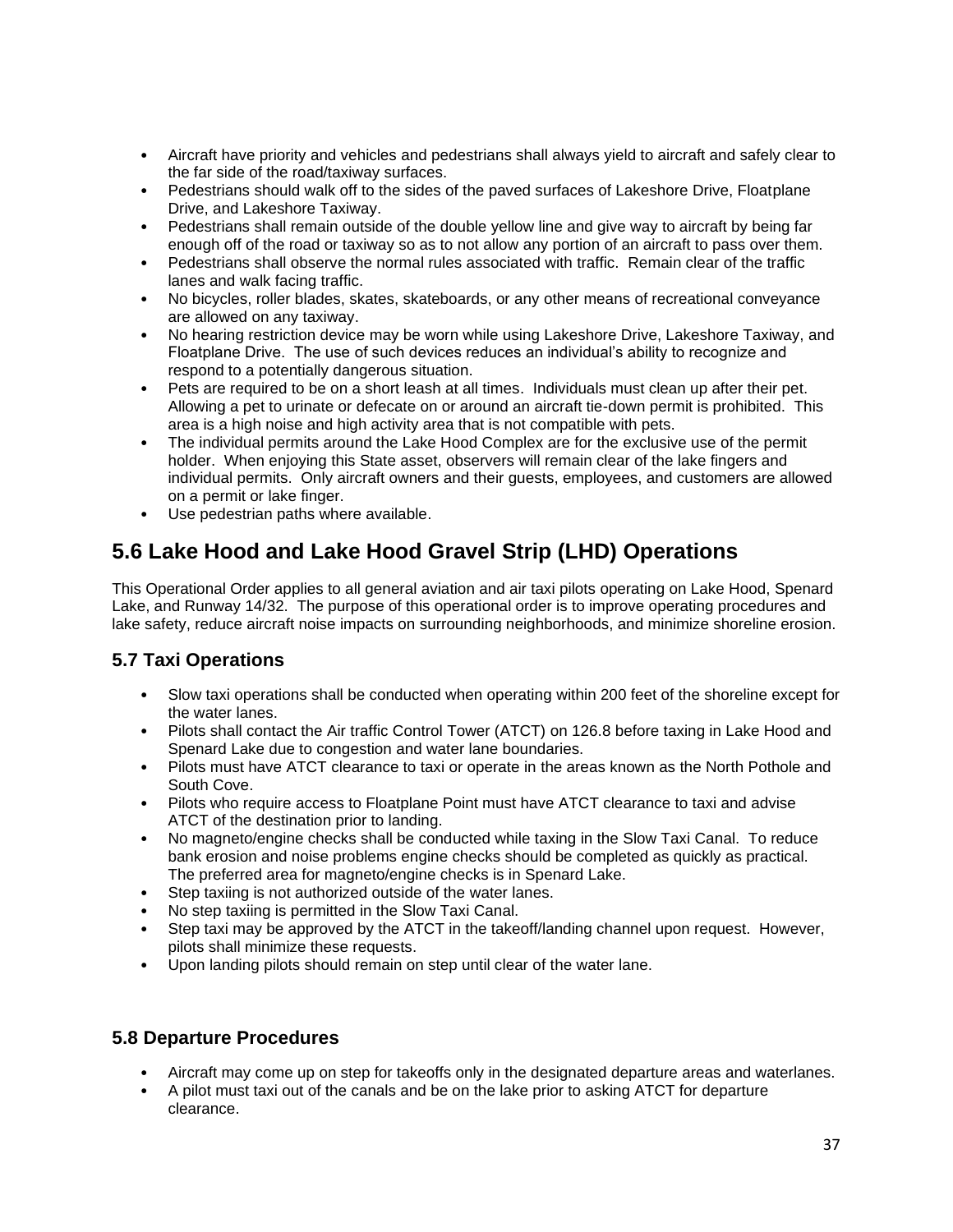#### **The Spenard Lake extended departure procedure:**

- All westbound departures that commence from the uncontrolled departure area must advise the ATCT that they will be departing from the uncontrolled departure area. It is the pilot's responsibility to ensure separation from other aircraft while in the uncontrolled departure.
- The extended departure may commence no closer than 300 feet south of the North Shore.

Note: All areas on Lake Hood and Spenard Lake are uncontrolled except for the designated water lanes. Contact Lake Hood Tower (126.8) prior to taxiing. Use caution when taxiing. Aircraft may use the uncontrolled area designated "uncontrolled departure area" to come up on the step for takeoffs to the west. Use extreme caution in this area. ATCT separation services are only provided in the controlled water lanes.

### **5.9 Preferential Water Lane Use**

- Preferential water lanes for departures are to the north, west, northwest, or south. Departures to the east should be requested only when required by strong wind or sun conditions and designated by the ATCT as the active waterlane.
- During nighttime hours, pilots are encouraged to avoid departures to and arrivals from the east and southeast. Nighttime procedures are in effect from 2200 to 0700. The ATCT will provide noise sensitive advisory notices to all pilots requesting an east departure during nighttime hours.

Note: The identified preferential departure and arrival water lanes for departures and arrivals are advisory. Under FAA regulations (FAR 91.3), the pilot in command is solely responsible for aircraft safety and the final decision on runway selection. However, voluntary compliance will significantly reduce noise complaints and public pressure to formalize more stringent polices.

### **5.10 Touch and Go Procedures**

- Touch and go activity is discouraged at LHD.
- The ATCT may approve touch and go patterns between 0800 and 2100 contingent upon traffic conditions.
- Pilots are allowed a maximum of six (6) touch and go operations per day.
- Runway 14/32 patterns should be on the west side of the airport away from residential areas.

### **5.11 Noise Reduction Procedures**

Use these advisory noise reduction procedures whenever safe and practical under the prevailing conditions

- Keep the propeller as slow as practical by reducing the rpm's as soon after takeoff as safely possible.
- Fly as high as possible as soon as possible. Use the best angle of climb speed or the best rate of climb when overflying neighborhoods.
- Maintain minimum traffic altitude at 1,000 feet or greater over residential neighborhoods, consistent with FAR 91.119 requirements, until maneuvering for landing.
- Maintain a high traffic pattern altitude until turning onto the approach base leg. Clean, stable, low power, and low drag approaches are significantly quieter.
- Fly over busy highways, industrial areas, or less densely populated neighborhoods whenever possible.

### **5.12 Compliance Program**

• The airport will monitor compliance with this Operational Order. Pilots performing procedures that violate this Operational Order may jeopardize their tiedown permits or leases. Air taxi charter operators are responsible for ensuring their pilots comply with this policy.